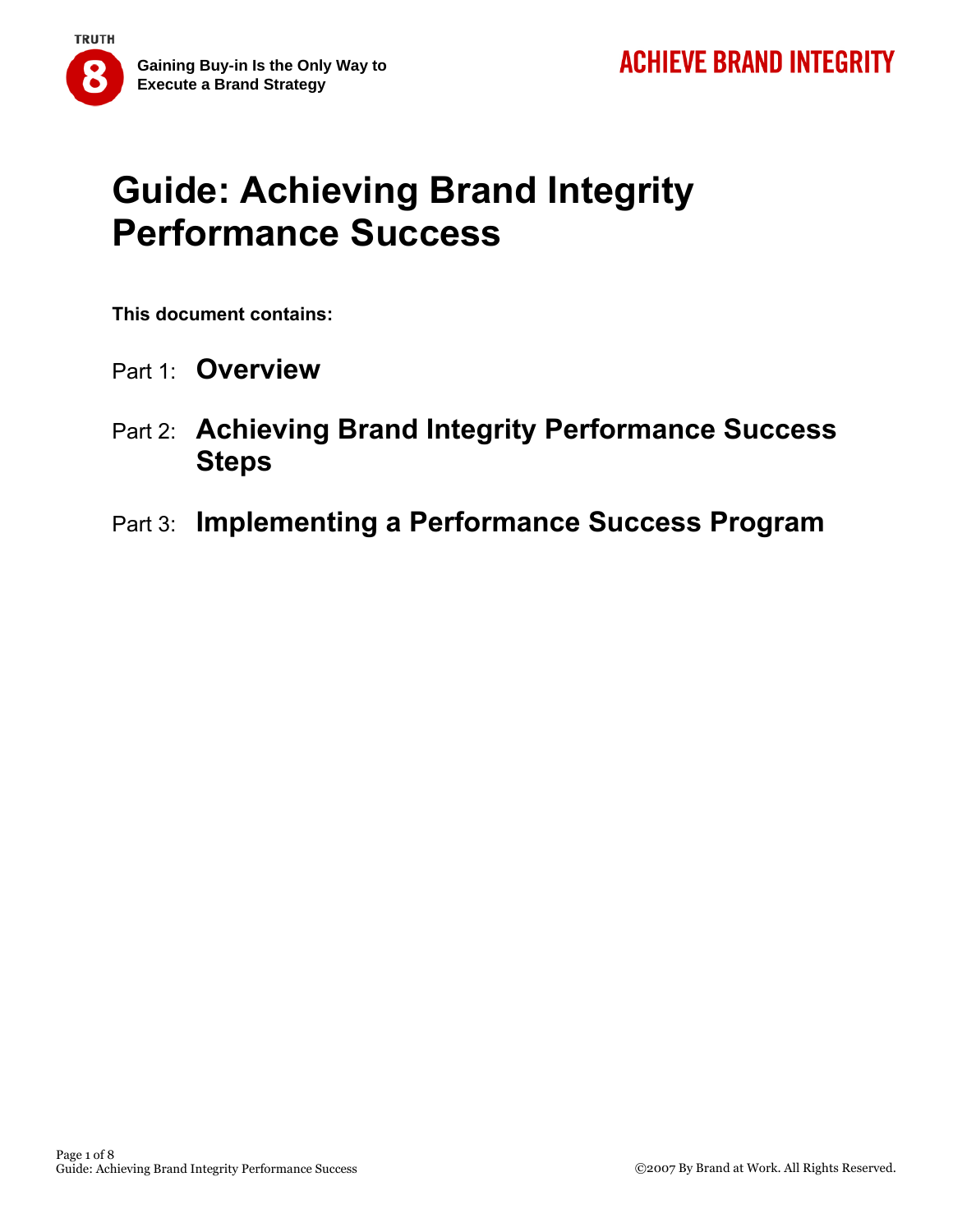

## **ACHIEVE BRAND INTEGRITY**

#### **Consent to Terms**

Your use of the Guide to Achieving Brand Integrity Performance Success ("Guide") is subject to these Terms of Use ("Terms"). Please read them carefully. By using this Guide, you agree to be bound by these Terms. If you do not agree with, or cannot abide by these Terms, please do not make any use of this Guide. These Terms may be modified at any time at our discretion by posting the modified Terms on the Brand Integrity Web site. Use after any posting will constitute your agreement to abide by the modified Terms.

#### **Copyrights**

The content of this Guide is protected by U.S. and international copyright laws. You may not use, reproduce, distribute, transmit, or display any copyrighted material unless it is within the Terms. Derivative works may not be made. You may download, print, and copy the Guide for your personal (including intra-company), non-commercial use only, provided that you include all copyright and other notices contained in the Guide and that you do not modify the Guide. Any other use of the Guide is expressly prohibited.

#### **Disclaimer**

This Guide is provided on an "as is" and "as available" basis, without any warranties of any kind, either express or implied, including warranties of title or implied warranties of merchantability or fitness for a particular purpose. No warranties are made regarding any results that may be obtained from use of the Guide.

#### **Limitation of Liability**

In no event will Gregg Lederman, Brand at Work, or any of its employees or agents be liable for any indirect, consequential, special, incidental, or punitive damages, arising out of the use or inability to use this Guide or any results obtained from the use of this Guide.

#### **Miscellaneous**

These Terms represent the entire understanding of the parties regarding the use of this Guide and supersede any previous documents, correspondence, conversations, or other oral or written understanding related to these Terms. These Terms shall be governed by and construed under the laws of the State of New York without regard to its choice of law, rules, and where applicable, the laws of the United States. To the extent permissible by law, any disputes under these Terms or relating to the Guide shall be litigated in the District Court in and for the District of New York, and you hereby consent to personal jurisdiction and venue in the District of New York. A modification or waiver of a part of these Terms shall not constitute a waiver or modification of any other portion of the Terms. If for any reason any provision of these Terms is found unenforceable, that provision will be enforced to the maximum extent permissible, and the remainder of the Terms will continue in full force and effect.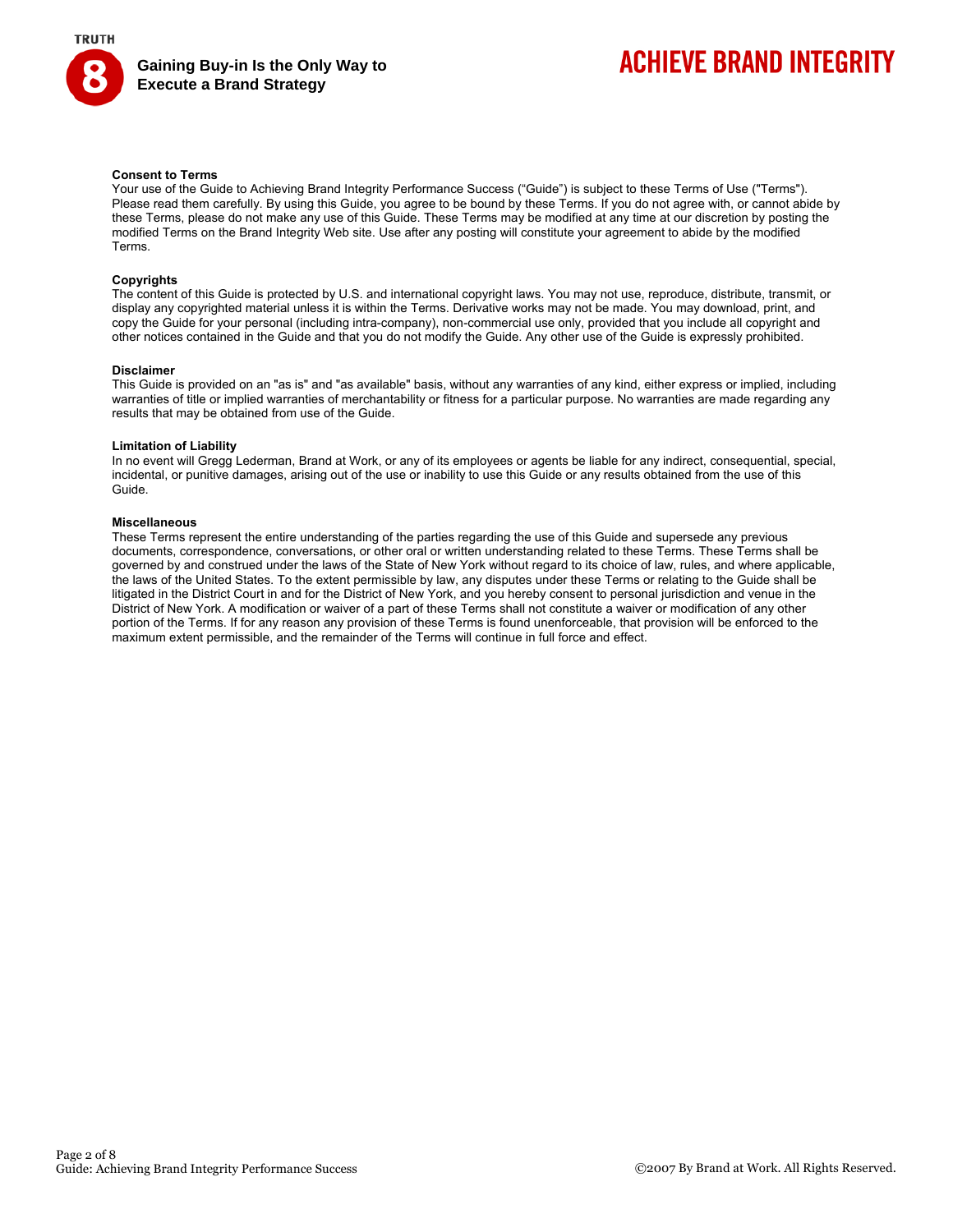**TRUTH** 

# **Guide to Achieving Brand Integrity Performance Success**

### Part 1: **Overview**

Achieving Brand Integrity Performance Success is a peer development approach to defining proprietary brand-driven behaviors<sup>1</sup> and securing buy-in from the employees who need to bring the company brand to life. Because this approach relies on input from those who know the jobs best — the employees who do them — it requires a safe environment for discussing behaviors and identifying obstacles<sup>2</sup> that may get in employees' way of performing those behaviors. In this process, it is also important to connect behaviors to business impacts to help employees understand how their performance has a direct impact on the company's bottom-line success, the work culture, and their personal development.

The performance success program starts by using the Master List of Brand Competencies™ and brand-driven behaviors that were leveraged from the strategy. It is important to then define those behaviors at the job level so employees know what is expected of them in their day-to-day roles. A Guide to Building Brand Competencies™ and Behaviors is available for download at www.brandintegrity.com/truth8.

Once brand-driven behaviors have been defined at the job level and you have employee buy-in, the behaviors must be integrated into existing performance systems. In addition to adding these behaviors to formal performance evaluations, the behaviors should also serve as input for regular employee self-assessments (quarterly for the first year) and the new hire selection process.

The following guide should serve as a framework to provide you with a path to Achieving Brand Integrity Performance Success for your company. At the end of the guide, you will find an example of a Performance Success Profile<sup>3</sup> which can be used to roll out final behaviors to employees. The Performance Success Profile also can be used by employees to conduct self-assessments.

<sup>1</sup> Brand-driven behaviors: Visible actions that bring a brand to life while strengthening employee, partner, customer, and

marketplace perceptions. Also called brand-based or on-brand behaviors.<br><sup>2</sup> Obstacles: Roadblocks that if not overcome can prohibit employees from delivering a behavior.

<sup>3</sup> Performance Success Profile: A document that houses Brand Competencies™, brand-driven behaviors, obstacles, and impacts for any given job position.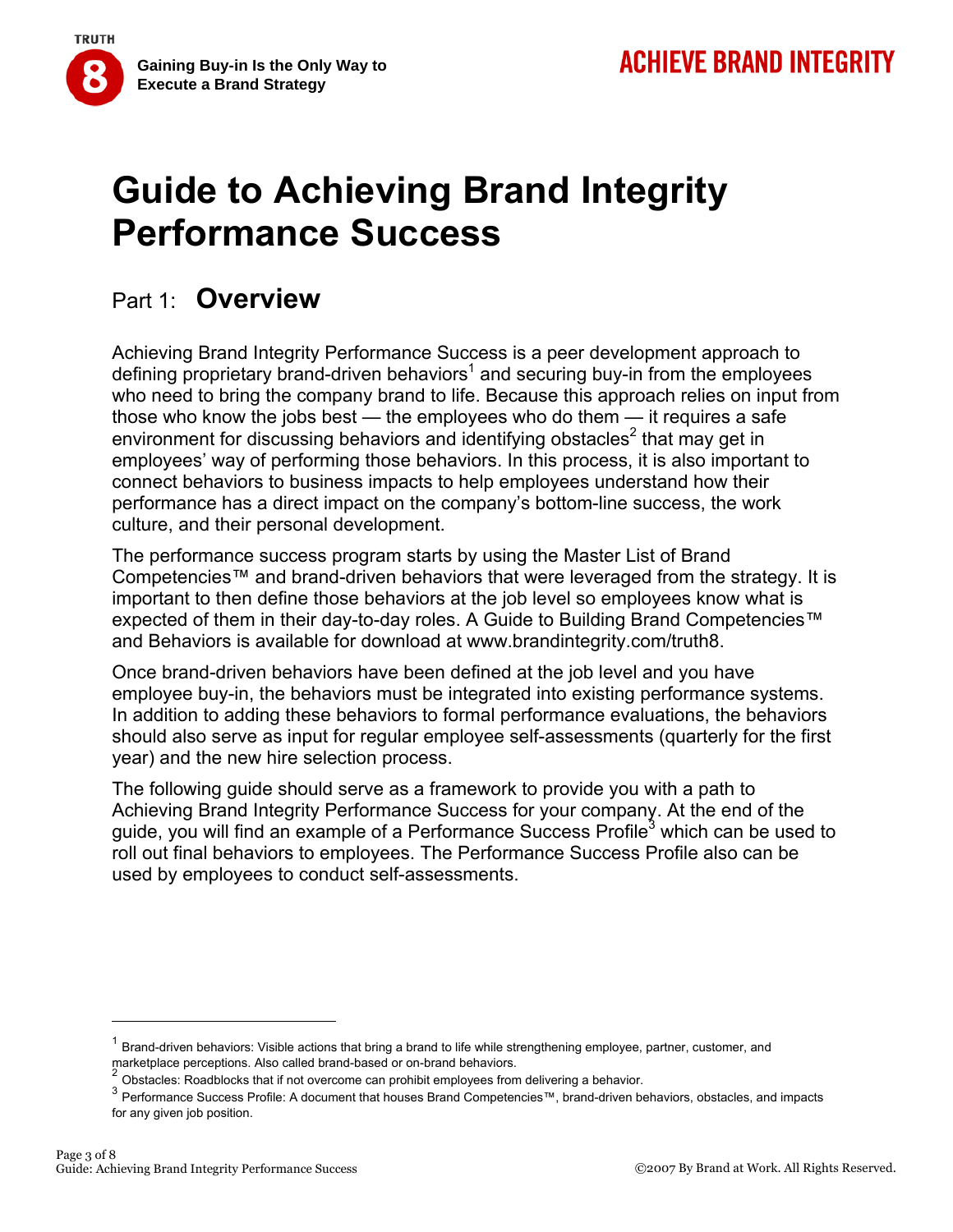

# **Guide: Achieving Brand Integrity Performance Success**

## Part 2: **Achieving Brand Integrity Performance Success Steps**

|   | <b>Achieving Performance</b><br><b>Success</b> | <b>Ensure long-term success by:</b><br>. Implementing periodic self-evaluations.<br>· Integrating behaviors into performance<br>reviews.                             |
|---|------------------------------------------------|----------------------------------------------------------------------------------------------------------------------------------------------------------------------|
|   | Leadership Review Session                      | Review the results with job category leaders to:<br>· Ensure changes have retained original<br>intentions.<br>. Obtain leadership buy-in on final behaviors.         |
|   | <b>Personalization Session</b>                 | Conduct a modified, efficient approach to:<br>. Customize behaviors for similar positions.<br>• Leverage existing behaviors for positions with<br>only a few people. |
| 4 | Buy-in/Kickoff Workshop                        | Work with members of the job category to:<br>. Understand brand behaviors.<br>. Gain commitment.<br>. Ensure ability to take action.                                 |
| 3 | Peer Development<br><b>Interactive Session</b> | Work with top performers in the job category to:<br>. Build brand behaviors.<br>· Uncover obstacles.                                                                 |
|   | <b>Must-have Session</b>                       | Meet with the leaders of the job category to:<br>. Understand Brand Competencies.<br>. Determine "must-have" brand behaviors.                                        |
|   | <b>Project Planning and Kickoff</b>            | Plan for success:<br>. Collect brand strategy behaviors.<br>. Integrate job description behaviors.                                                                   |

### **Step 1: Project Planning and Kickoff**

This step sets the project foundation by selecting a project team, defining an approach for defining jobspecific competencies and behaviors throughout the organization, and setting expectations with participating employees. It is also the first step in customizing the brand strategy to a job position<sup>4</sup> (creating a Performance Success Profile).

 $<sup>4</sup>$  Job position: A specific job that has the same responsibilities and brand-driven behaviors for all employees holding the position.</sup>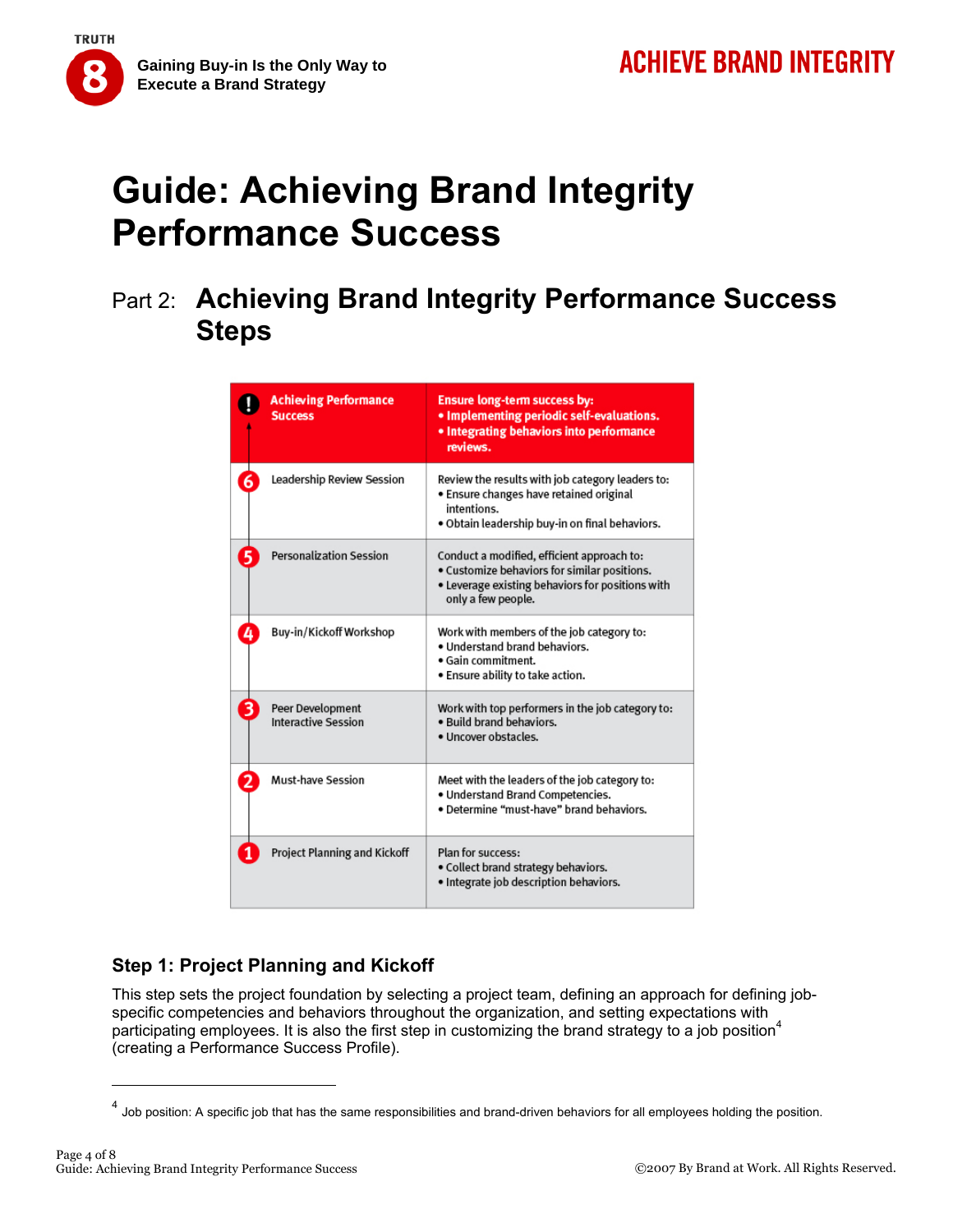

#### **Action Steps:**

- 1. Assemble project team to include the following roles:
	- Project management, facilitation, employee communication, administrative support, project sponsorship, and train the trainer (if needed).
- 2. Hold kickoff meeting with project team.
	- Determine roles and responsibilities of each team member.
	- Review organizational charts, identify potential job positions, and identify which ones to complete first (group multiple positions into job categories<sup>5</sup> if it will be more efficient).
	- Assign due dates and tasks.
- 3. Review the brand strategy and create a master list of all behaviors that employees should do to bring the brand to life.
- 4. Designate participants for Must-have Sessions<sup>6</sup> and get contact information.
- 5. Launch employee communications to explain benefits (what's in it for them) and plans for performance success efforts.

#### **Step 2: Must-have Behaviors Interactive Session**

This session works with job category leaders to determine "must-have" behaviors and Brand Competencies for the job category. The purpose of the session is to integrate brand behaviors into the areas of the job position that have the most effect on internal and external customers. Since detail will be added in the next session, it is not important to focus on specifics of the behaviors during this session.

#### **Action Steps:**

- 1. Schedule a two-hour (approximately) Must-have Session with job position leaders.
- 2. Review job description(s) and other performance materials for the identified position.
	- Highlight brand-related behaviors.
- 3. From your master list of behaviors, select those that could be most applicable to the identified position (potential must-have behaviors).
	- Add brand-related behaviors from job description.
- 4. Send potential must-have behaviors to Must-have Session participants to review, prioritize, and modify, as appropriate, in preparation for the session.
- 5. In session: Meet with job position leaders to review selected behaviors and determine those behaviors that are essential for the identified position.
	- Add, delete, or change behaviors as necessary.

#### **Step 3: Peer Development Interactive Session**

This collaborative session works with a handful of top performers within a job position to add detail to the must-have behaviors, identify new behaviors, and preliminarily discuss obstacles to the behaviors. This

 $<sup>5</sup>$  Job category: A set of job positions that are at least somewhat similar in job responsibilities and very similar in Brand</sup> Competencies™ and brand-driven behaviors.

Must-have Session: Sessions with job category leaders to determine behaviors that are necessary for the job position. This session is further explained in Step 2.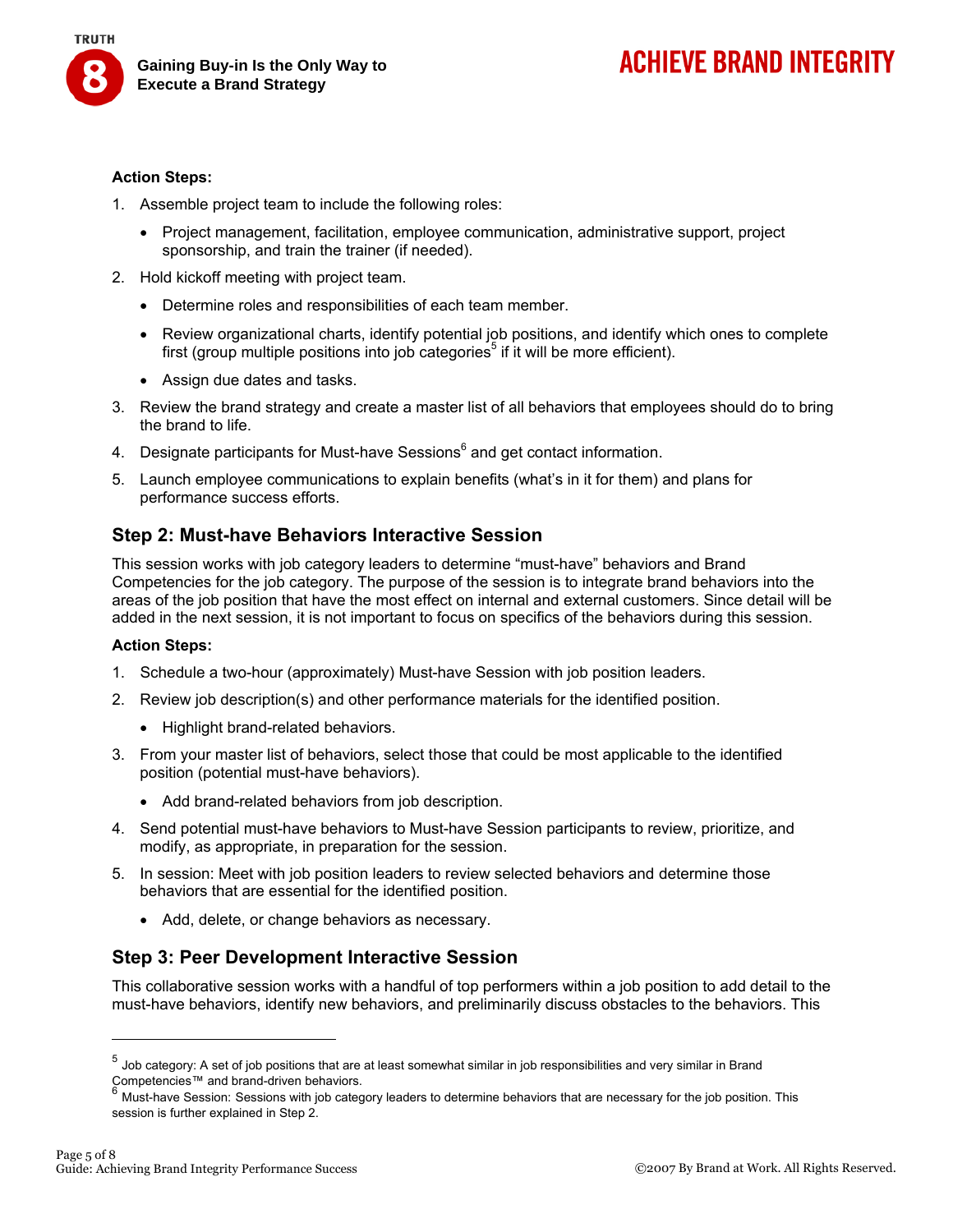

## **ACHIEVE BRAND INTEGRITY**

session is predicated upon the belief that those who do the job are the experts; therefore, they are asked to use their expertise to make their behaviors relevant to them and their peers. This helps position this information for buy-in from the rest of the employees in the job category.

#### **Action Steps:**

- 1. Schedule a two- to three-hour session with a few employees who are in the job category. Pick employees who are very good performers and understand what it takes to do the job well.
- 2. **Prior to session:** Send must-have behaviors to Peer Development Interactive Session participants, asking them to modify behaviors as needed to make them specific and most relevant for their position.
- 3. **During the session:** Meet with top performers to modify behaviors to make them more specific to their position (strive for visible, objective behaviors).
- 4. Identify any obstacles that participants believe prevent them from performing those behaviors.
	- Match obstacles to respective behaviors and categorize as follows:
		- > Category 1 Obstacle: An obstacle that can be alleviated by adding the right behavior to another job category. These are the best obstacles because they help define the behaviors for other job categories. Usually about 60 percent of obstacles fall into this group.
		- > Category 2 Obstacle: An obstacle that can be alleviated if a new process or procedure is put into practice. Usually about 30 percent of obstacles are in this group.
		- > Category 3 Obstacle: An obstacle that is part of the job and cannot be alleviated. Only about 10 percent of obstacles fall into this classification.

#### **Step 4: Buy-in Workshops**

This workshop engages a large group of job position members to finalize the behaviors for their job. In addition to educating participants on the brand strategy, the purpose of the workshop is to ensure participants understand, commit to, and are able to **do** the behaviors that have been identified. This process may include modifying behaviors, adding or deleting a few behaviors, and raising new obstacles.

#### **Action Steps:**

- 1. Schedule a two- to four-hour workshop with job category participants. The total amount of time needed will depend on the number of participants from the job category.
- 2. **Prior to session:** Send participants information about the project, the brand strategy, and the upcoming workshop.
	- Remind employees of what's in it for them with respect to developing objective behaviors to help them enhance their job performance, work culture, and desired business results.
	- Send peer-developed behaviors for participants to review and note comments.
- 3. **During session:** Review behaviors to establish understanding, commitment, and ability to take action.
	- Review obstacles for validation.
	- Make changes as necessary.

#### **Step 5: Personalization Session(s)**

When one set of behaviors is defined for multiple positions, it may be necessary to "personalize" those behaviors to specific jobs. In other cases, it might be more efficient to gather behaviors from other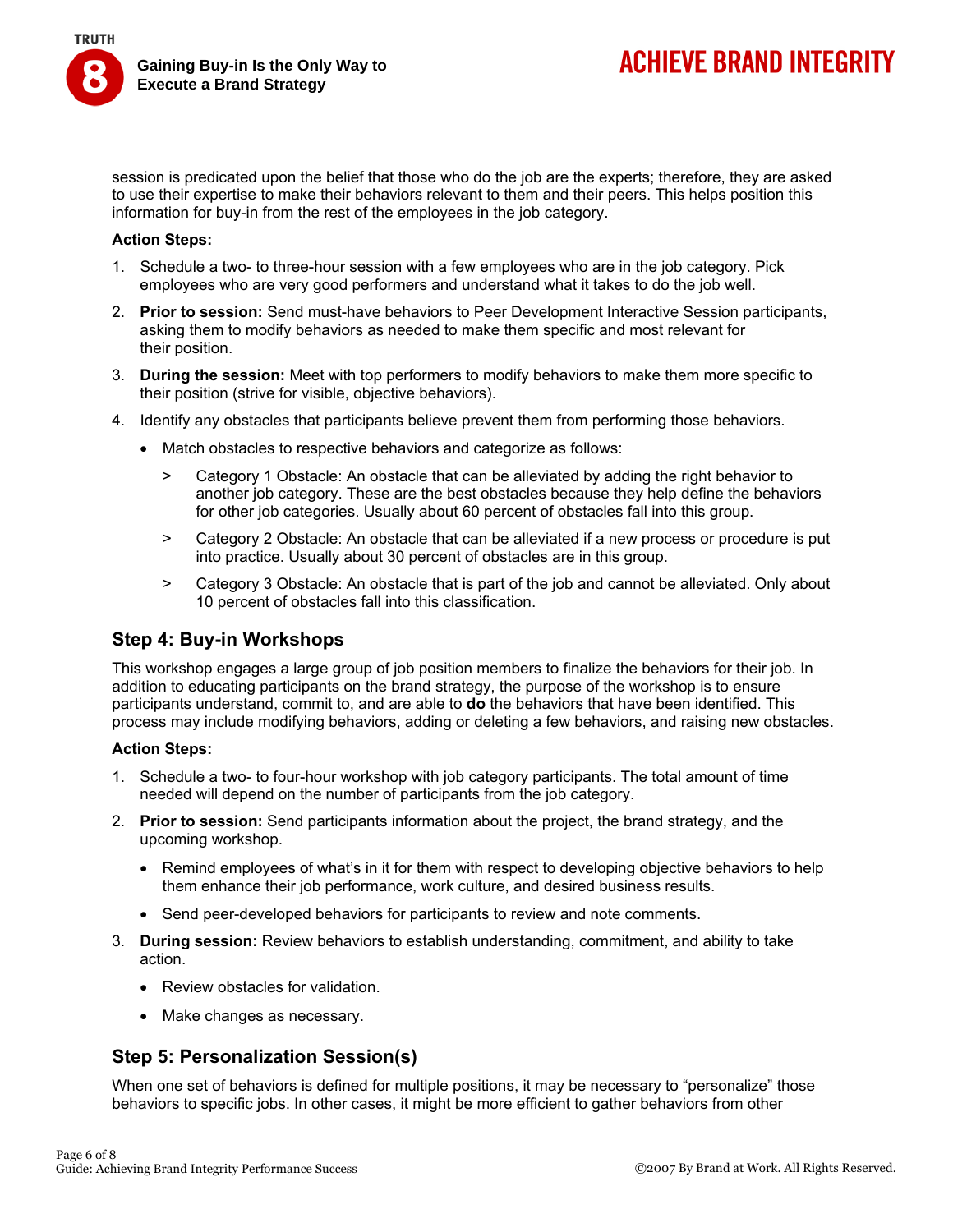

positions to determine behaviors for a new position. The goal of Personalization Sessions is to leverage time and thought already invested in developing behaviors and to create consistency across job categories.

#### **Action Steps:**

- 1. Schedule a one- to three-hour meeting with a few employees who are in the job category. Pick employees who are very good performers and understand what it takes to do the job well.
- 2. **Prior to session:** Send the existing behaviors for Personalization Session participants to modify based on what should be changed to make the behaviors more applicable to their position.
	- Highlight behaviors that should be modified, cross-out those that aren't applicable, and add those that are missing.
- 3. **During session:** Review behaviors and change as needed to make them more applicable to the identified position.

#### **Step 6: Leadership Review Session**

To complete the Performance Success Profile, hold a meeting to reconnect with leaders of the job category to review any relevant feedback from the Buy-in Workshop, gain consensus on the material created, and discuss the pathway forward. In order to facilitate obstacle removal, obstacles should be reviewed at this time and removal paths decided (e.g., determine the position that needs a new behavior, or the department or person responsible for creating a process change).

#### **Action Steps:**

- 1. Schedule a one-hour Leadership Review Session with job position leaders.
- 2. **During session:** Review participant feedback, final behaviors, and obstacles for the position.
	- Make changes as required for leadership approval.
- 3. Discuss next steps for handling each obstacle, including behavior development in another job category or establishing a process.